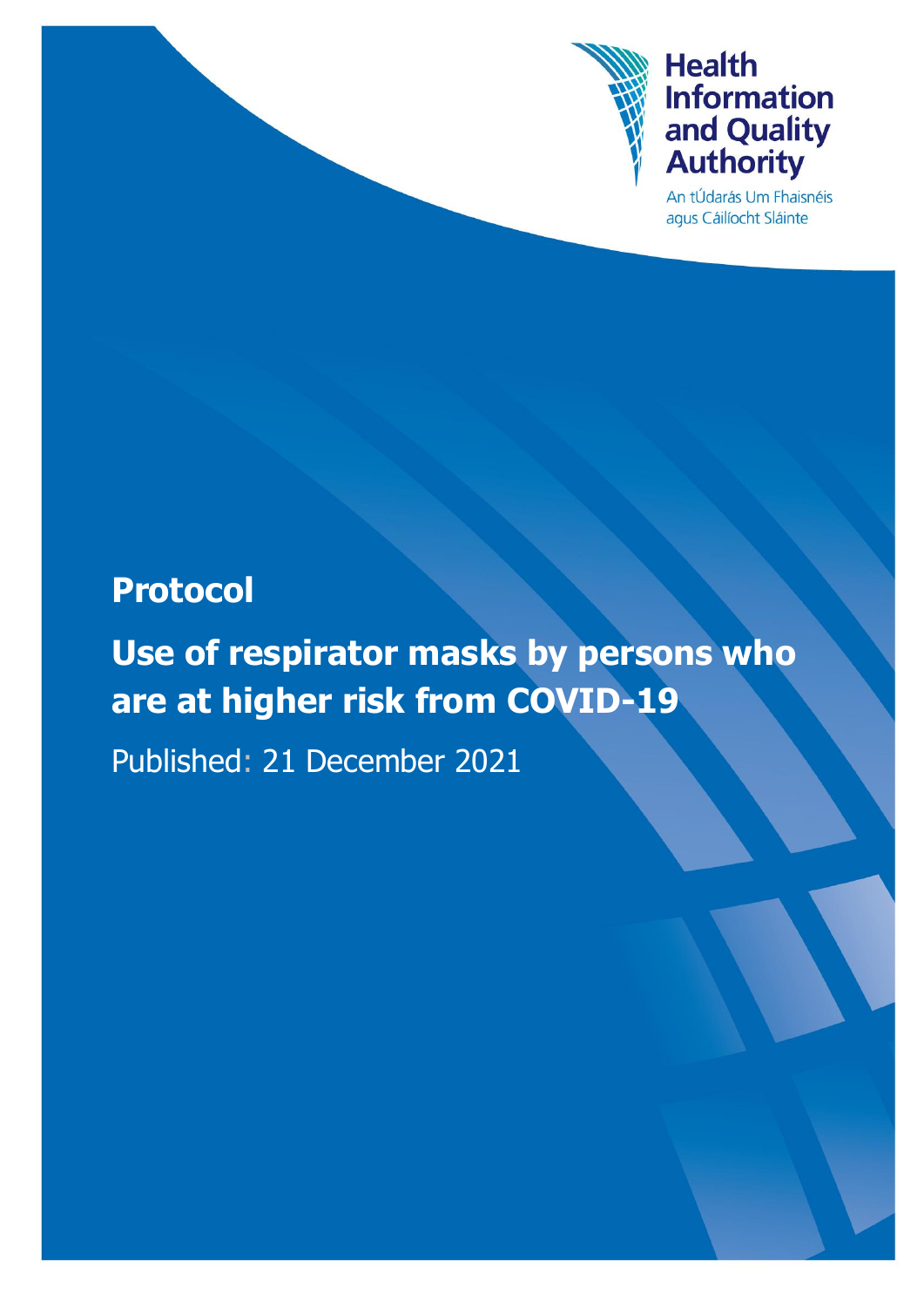#### **Purpose and aim**

The purpose of this protocol is to outline the process by which the Health Technology Assessment (HTA) directorate in the Health Information and Quality Authority (HIQA) will identify and present information as part of a facilitated discussion involving HIQA's COVID-19 Expert Advisory Group (EAG), on a topic relating to the public health response to COVID-19. This facilitated discussion will inform advice provided to the National Public Health Emergency Team (NPHET) in their response to the COVID-19 pandemic.

The following policy question was outlined by NPHET:

"Should there be a recommendation for persons who are classed as at higher risk from COVID-19 ('high risk' or 'very high risk', according to HSE classification) to wear respirator masks (FFP2 or equivalent, or respirator masks with higher filtration efficacy), with the goal of their personal protection?"

#### **Background**

Respirators, or 'filtering facepiece respirators' (FFR) (for example, 'FFP2', or 'N95' masks) are single-use, disposable respiratory protective medical devices intended primarily for use in healthcare settings or certain clinical scenarios. They are personal protective equipment which filters at least 95 percent of airborne particles, $(1)$  and are designed to tightly fit the face and reduce exposure of the wearer's airway to airborne contaminants such as particles, gases or vapours. (2)

Interim guidance on infection prevention and control for the Health Service Executive (HSE)<sup>(2)</sup> states that sound scientific principles support the use of fit-tested and fit-checked FFP2 respirators to prevent airborne transmission of pathogens when:

- there is a high probability of airborne transmission due to the infectious microorganism
- performing procedures on infectious people (for example, bronchoscopy on a patient with suspected or confirmed infection).

In the context of COVID-19, the HSE recommends that healthcare workers should have access to a well-fitted respirator mask (FFP2) and eye protection when in contact with possible or confirmed COVID-19 cases and COVID-19 contacts.(3)

As of 11 November 2021, no recommendation is in place for any member of the public to wear respirator masks outside of the healthcare setting. From February 2021, NPHET recommended that medical grade face masks should be worn by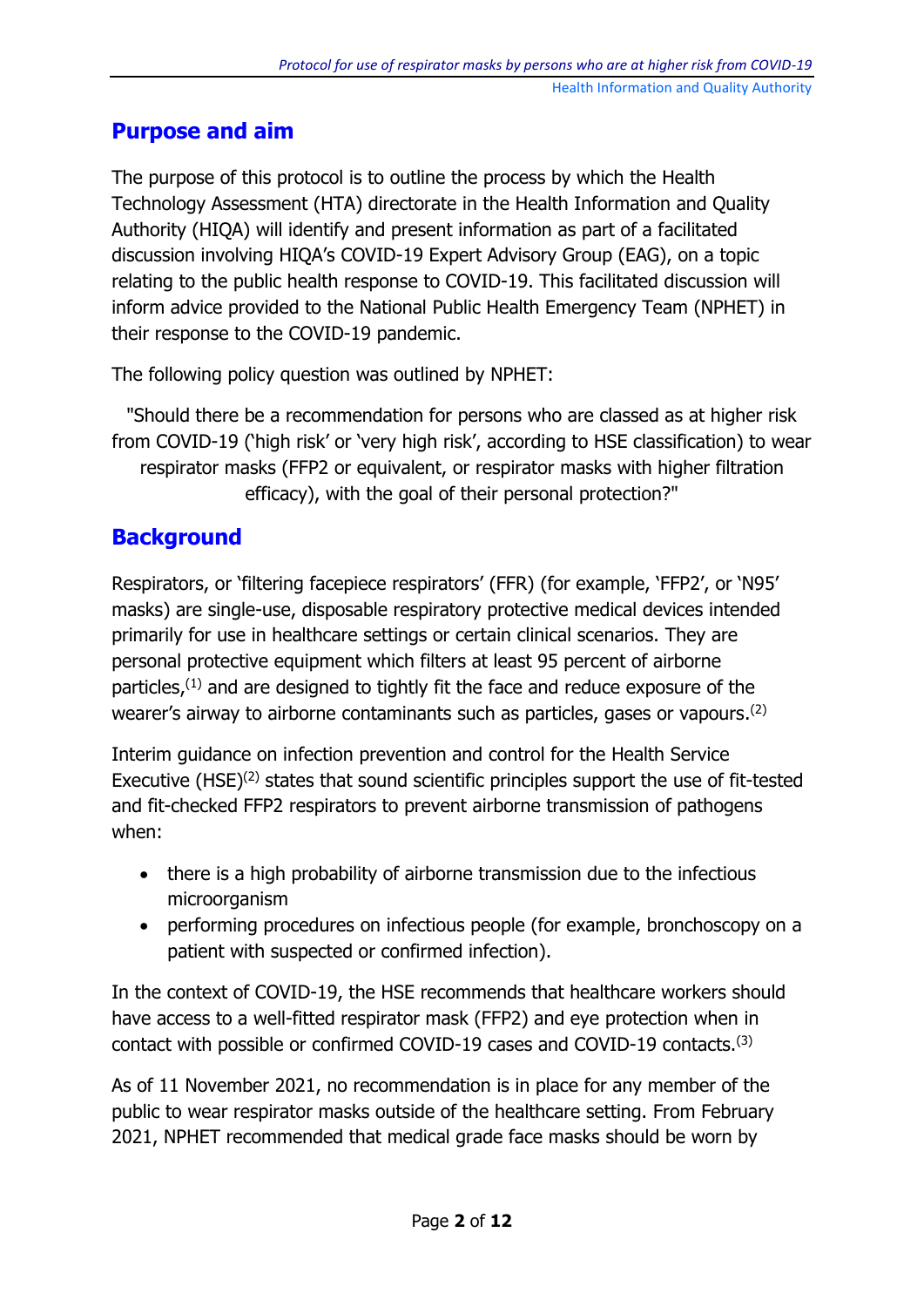vulnerable, high-risk, and very high-risk cohorts, and older age groups when in crowded outdoor spaces or confined indoor community spaces.(4)

#### **Approach to addressing question – facilitated discussion format**

A facilitated discussion was considered the most appropriate format for informing the generation of advice for this policy question. This is due to the following factors:

- the importance of considering a range of topics (for example, acceptability and feasibility) relevant to decision-making
- **E** acknowledgement of the limited research evidence available to inform a number of the relevant topics
- the context of a limited timeframe in which to provide advice to NPHET.

#### **Conduct of facilitated discussion**

A standardised approach to conduct facilitated discussions has been developed by HIQA and is documented to allow for transparency and to aid in project management:

- 1. drawing up a list of topics for consideration
- 2. identification of external experts to provide presentations on specific topics
- 3. identification by HIQA of literature evidence relevant to the topics for consideration
- 4. presentations to the EAG of evidence and national and international practice relevant to the topics for consideration, and discussion to clarify any questions that arise in relation to the material presented
- 5. facilitated discussion among members of the EAG in relation to the topics for consideration relevant to the policy question
- 6. drafting of advice and submission of advice to NPHET.

#### **1. Drawing up a list of topics to be considered within a facilitated discussion**

In order to structure the facilitated discussion, a list of topics of importance to the policy question was drawn up, as follows:

- 1. The current and projected burden of SARS-CoV-2 within the community setting
- 2. Anticipated risks associated with the emergence of new variants
- 3. The degree to which individuals who are at higher risk from COVID-19 are currently protected by vaccination, including 'booster' or additional vaccine doses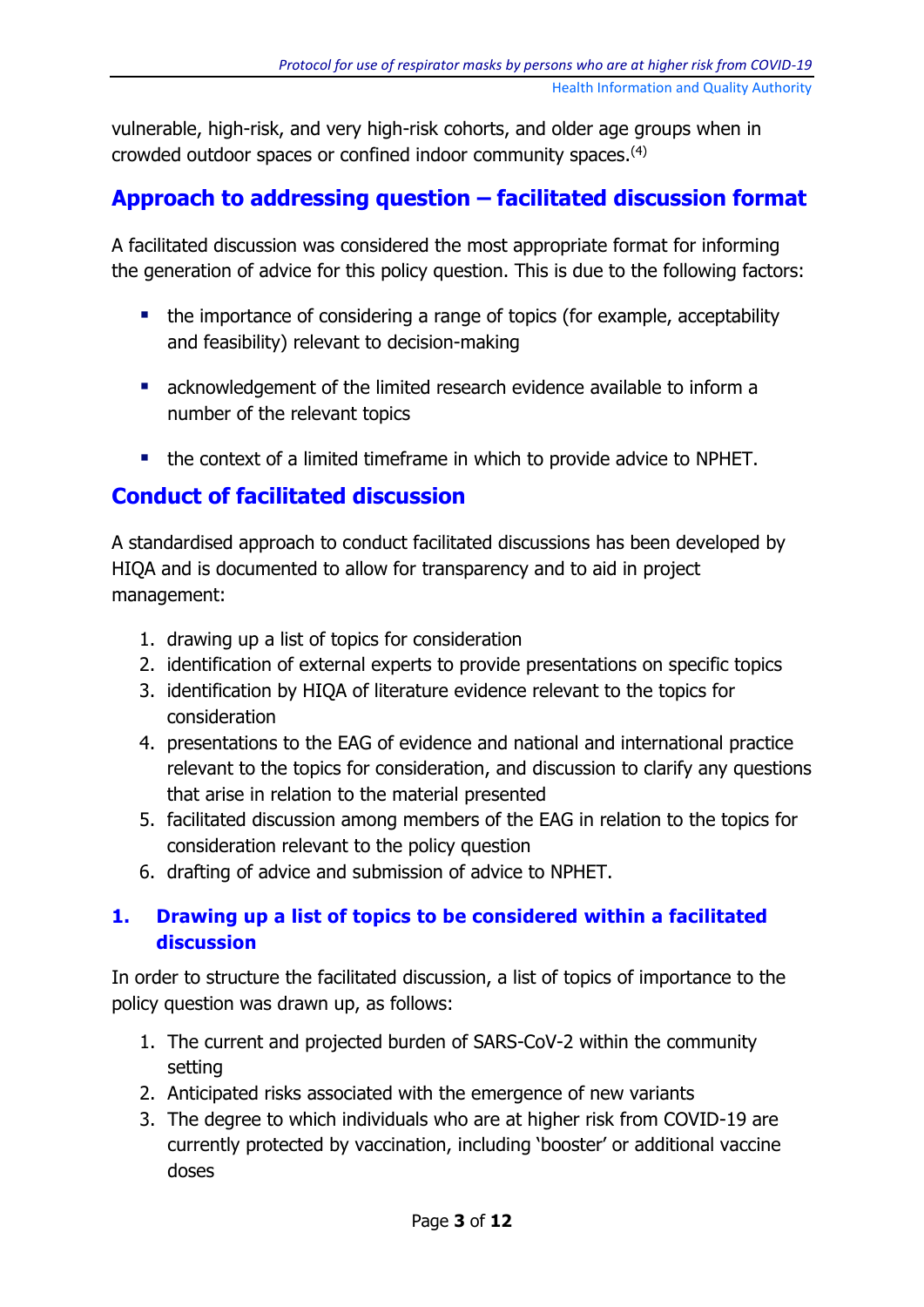- 4. Contextual factors which may alter the current level of risk (for example, behaviours within the current context)
- 5. The effectiveness and safety of respirator masks versus medical masks
- 6. Barriers and enablers to the use of respirator masks within this population:
	- a. Feasibility of use, in terms of fit, acceptability, and tolerability
	- b. Availability and equity of access, and guidelines around use and re-use
- 7. Examples of international recommendations regarding the use of respirator masks by the general population.

#### **2. Identification of external experts to provide presentations on specific topics**

Due to the range of topics for consideration, the importance of local data, and the need for external expertise, a number of external experts will be requested to provide presentations on the Irish experience with respect to these specific topics. These topics include:

- **The current and projected burden of SARS-CoV-2 within the community setting**
- **Anticipated risks associated with the emergence of new variants**
- **The degree to which individuals who are at higher risk from COVID-19 are** currently protected by vaccination, including 'booster' or additional doses.

#### **3. Identification by HIQA of literature evidence relevant to the topics for consideration**

For topics where the evidence base will primarily be presented by HIQA, (for example, with respect to evidence regarding the effectiveness and safety of respirator masks), a pragmatic approach to searching the literature will be adopted.

This approach will draw on [previous evidence reviews performed by HIQA](https://www.hiqa.ie/reports-and-publications/health-technology-assessment/face-mask-use-community-reduce-sars-cov-2) on the effectiveness of face mask use as well as previous facilitated discussions performed by HIQA in relation to the use of face masks by children, and will aim to identify guidance and literature published primarily in the context of the COVID-19 pandemic. Evidence specific to respirator use (versus other mask types) will be prioritised. Where literature has not undergone peer review (preprint studies), this will be noted, and caveats associated with study design will be outlined in the presentation.

The following points are additionally noted for the general conduct of identification of published information by HIQA for presentation as part of a facilitated discussion:

**Evidence will be sourced from a range of sources, involving date-limited** searches of Google Scholar, PubMed, preprint servers such as PubMed Central, Google (in order to capture recent grey literature) and COVID-19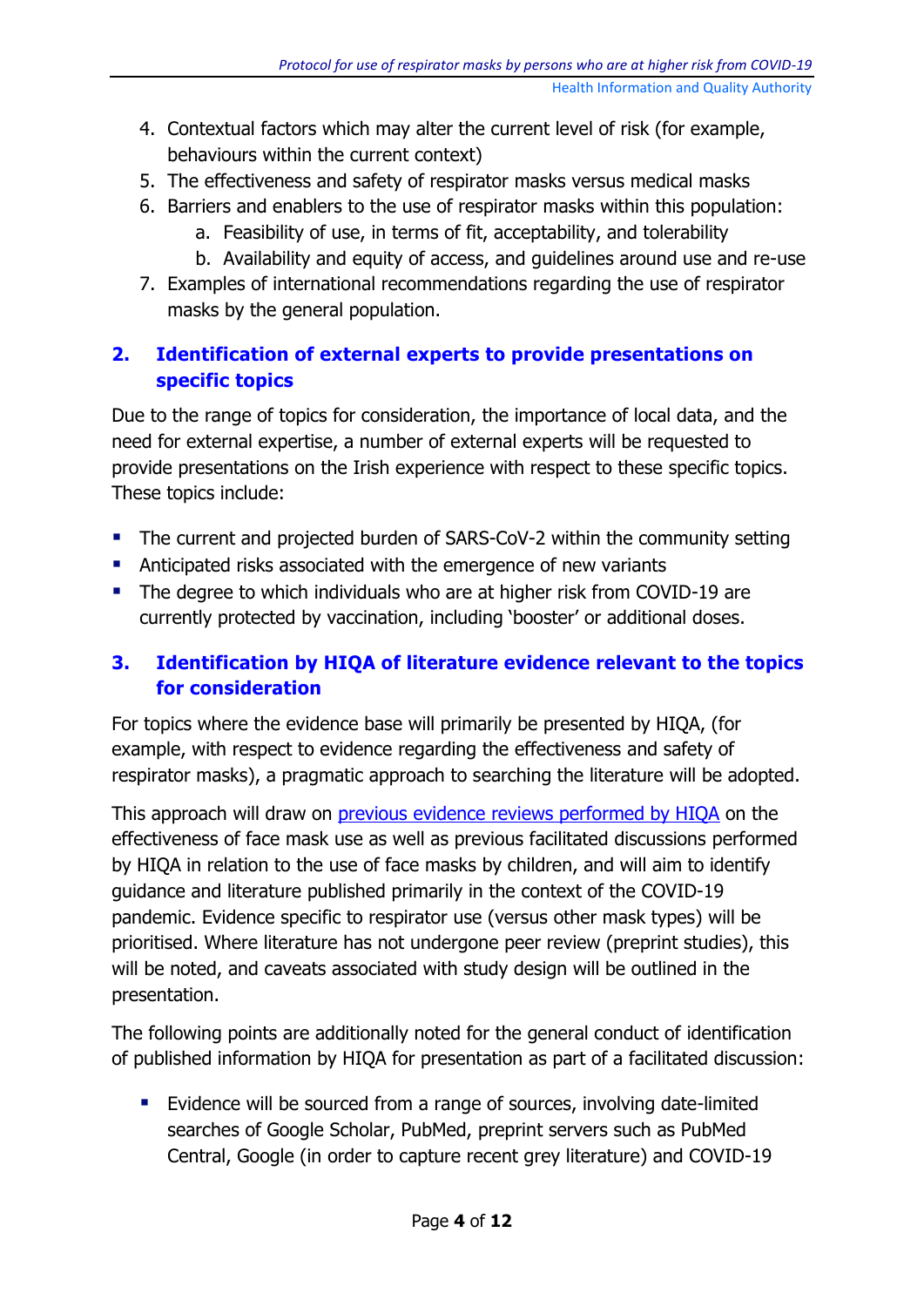research databases as appropriate. Forms of evidence may include, but are not limited to, the following:

- o evidence reviews (systematic reviews or reviews, particularly those performed by health policy organisations such as the World Health Organization) which consider the effectiveness, safety, barriers to and/or enablers of the use of respirator masks in the context of COVID-19 prevention
- o relevant and methodologically robust interventional and observational studies, particularly those performed within the population under consideration, which examine the effectiveness, safety, barriers to and/or enablers of the use of respirator masks in the context of COVID-19 prevention
- $\circ$  methodologically robust quantitative or qualitative studies of the feasibility, acceptability and tolerability of respirator mask use (for example, surveys of mask-wearing experience), particularly those in which the population under consideration provide their experience of using respirator masks
- o policy documents from authorities or position statements from stakeholders (for example, representative groups for the population under consideration) describing barriers and enablers to the use of respirator masks by the population under consideration.

#### Conduct of review of international recommendations regarding the use of respirator masks by the general population

A review of international recommendations in place will be performed for a selection of countries, which are listed in Appendix A. The list of countries to be reviewed will include all countries included in HIQA's previous international reviews of public health measures and strategies to limit the spread of COVID-19; the protocol informing this work is available [here.](https://www.hiqa.ie/sites/default/files/2020-11/Public-health-measures-and-strategies-to-COVID-19_protocol.pdf) These predominantly comprise European countries (including EU/EEA and UK countries). Singapore, Hong Kong, Taiwan, Japan, the US Centers for Disease Control and Prevention (CDC), the European Centre for Disease Control and Prevention (ECDC), and the World Health Organization (WHO) will also be examined. The countries and regions of Singapore, Hong Kong, Taiwan, Japan and Singapore will be included as it is anticipated that such countries and regions may provide recommendations on the use of respirator masks, and represent locations relatively comparable to European countries with respect to health system composition. As per the approach used in HIQA's previous international reviews of public health measures and strategies to limit the spread of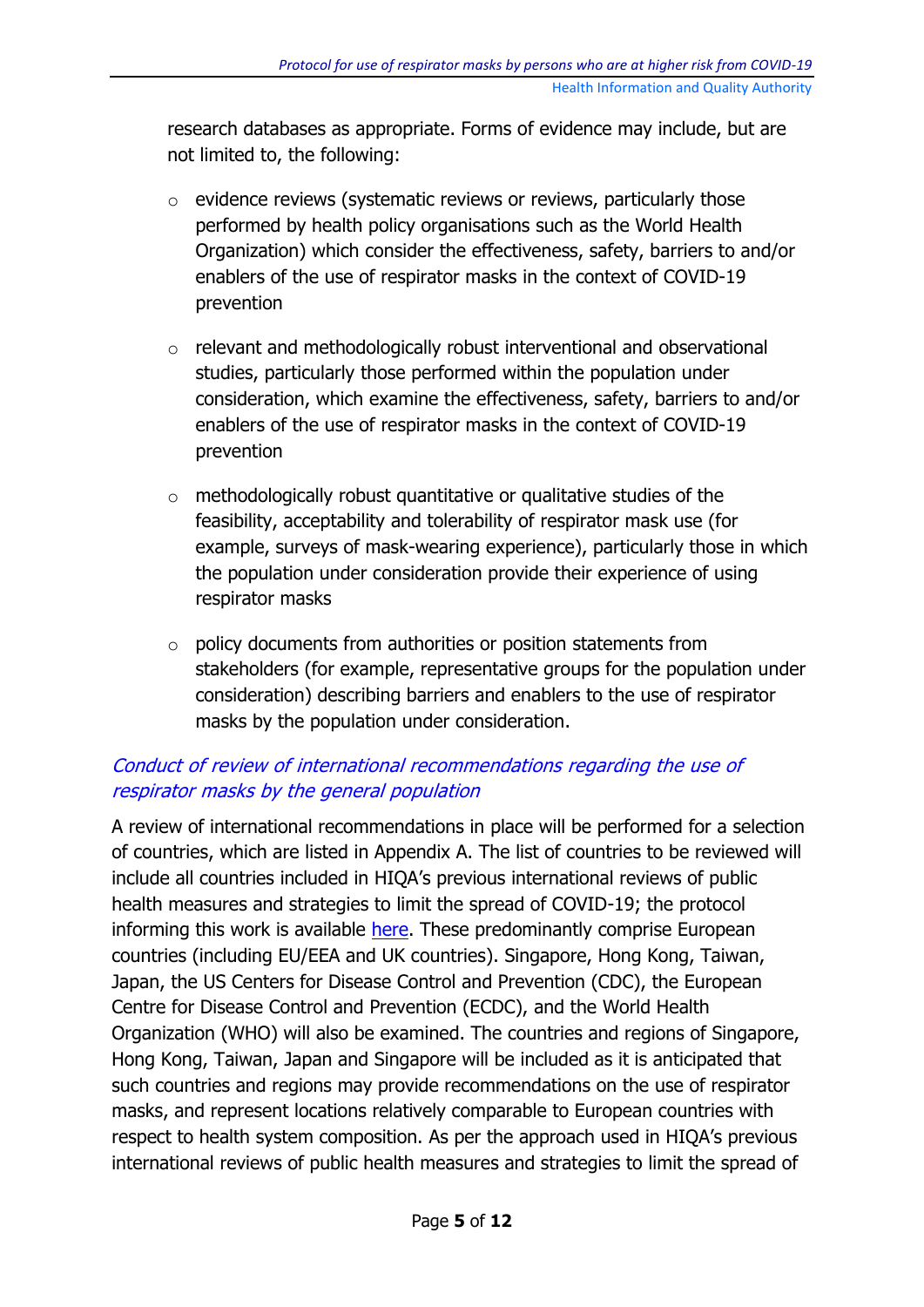COVID-19, countries where decision-making on public health measures has been broadly devolved to individual states, regions, or provinces (such as in Australia, Canada, China, and the US) will not be included, though national guidance for the US will be captured through review of the US CDC recommendations.

The review will extract relevant information as per the data extraction table depicted in Appendix B.

#### **4. Presentations to the EAG of information relevant to the topics for consideration, and facilitated discussion among members of the EAG**

Presentation material will be circulated to members of the EAG in advance of the facilitated discussion to be held on 15 November in order to allow for preparation and background reading as appropriate. Following the delivery of presentations on each of the relevant topics, a question and answer session will be held to allow clarification on any of the information presented.

#### **5. Facilitated discussion among members of the EAG in relation to the topics for consideration relevant to the policy question**

The facilitated discussion among the members of the EAG will be moderated by a Deputy Director of the HTA directorate within HIQA. The discussion will be conducted to obtain expert interpretation of the available evidence and the broader context in which the policy question is being considered. Points of discussion will be noted in order to inform the drafting of advice.

#### **6. Drafting of advice and submission of advice to NPHET**

A summary of the content of the presentations will be developed and forwarded to the presenters for a factual accuracy check. Points raised by members of the EAG during the facilitated discussion will be noted and summarised. Following the EAG meeting, HIQA HTA team members will draft advice informed by the presentations and the facilitated discussion. The advice report comprising the summary of the material considered, the feedback from the EAG and the advice will be submitted to NPHET.

#### **Review and update**

Given the rapidly changing environment, this protocol may be regarded as a live document and amended when required to ensure it reflects any changes made to the outlined processes.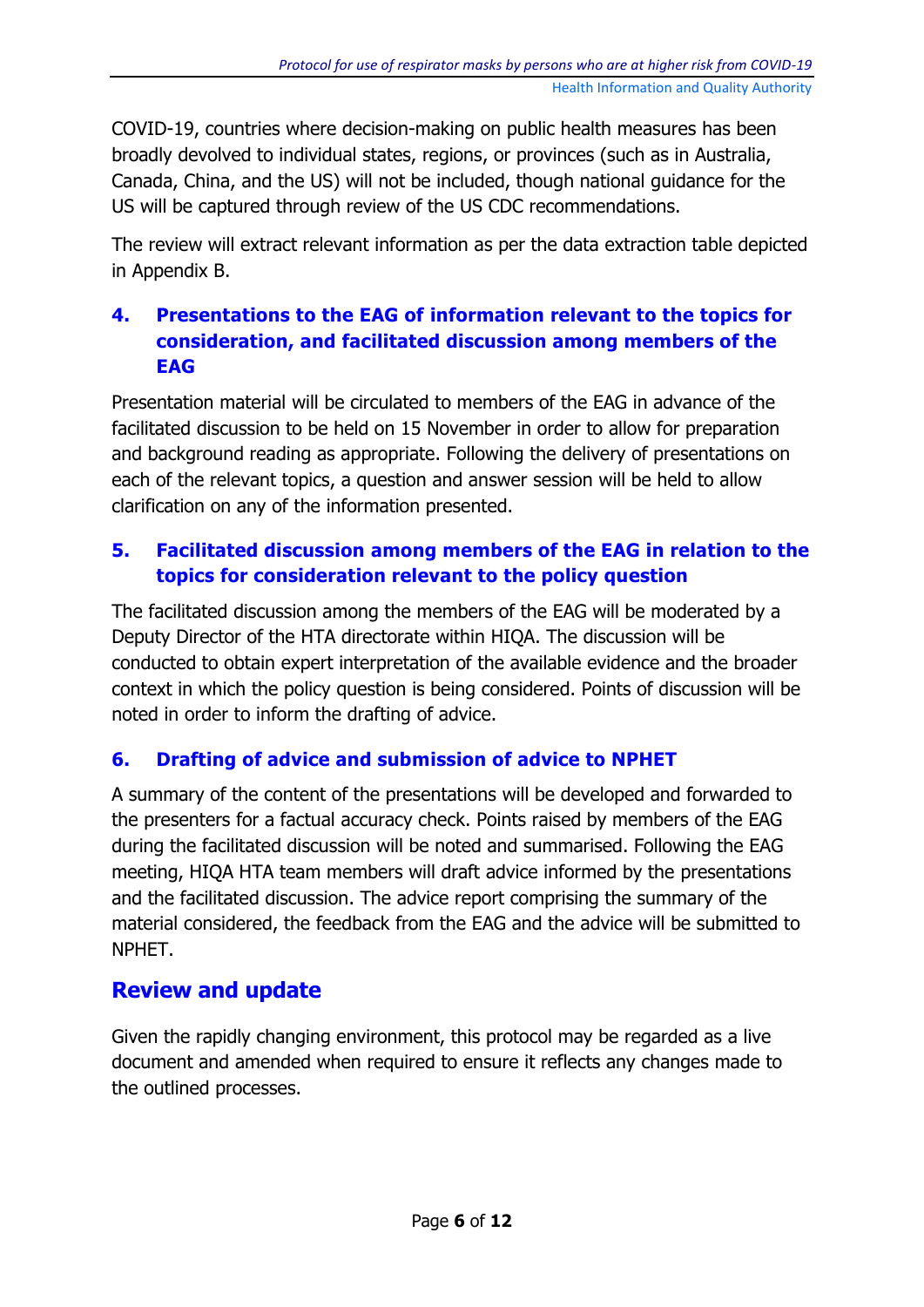### **References**

- 1. US Food and Drug Administration. Face Masks, Barrier Face Coverings, Surgical Masks, and Respirators for COVID-19 2021 [updated 15 September 2021. Available from: [https://www.fda.gov/medical-devices/coronavirus-covid-19-and-medical](ttps://www.fda.gov/medical-devices/coronavirus-covid-19-and-medical-devices/face-masks-barrier-face-coverings-surgical-masks-and-respirators-covid-19.)[devices/face-masks-barrier-face-coverings-surgical-masks-and-respirators-covid-19.](ttps://www.fda.gov/medical-devices/coronavirus-covid-19-and-medical-devices/face-masks-barrier-face-coverings-surgical-masks-and-respirators-covid-19.)
- 2. Health Service Executive. HPSC Interim Guidance on Infection Prevention and Control for the Health Service Executive 2021 v1.3 2021 [updated 11 Jan 2021. Available from: [https://www.hpsc.ie/a](ttps://www.hpsc.ie/a-z/microbiologyantimicrobialresistance/infectioncontrolandhai/guidelines/Interim%20HSE%20Guidance%20on%20IPC.pdf.)[z/microbiologyantimicrobialresistance/infectioncontrolandhai/guidelines/Interim%20H](ttps://www.hpsc.ie/a-z/microbiologyantimicrobialresistance/infectioncontrolandhai/guidelines/Interim%20HSE%20Guidance%20on%20IPC.pdf.) [SE%20Guidance%20on%20IPC.pdf.](ttps://www.hpsc.ie/a-z/microbiologyantimicrobialresistance/infectioncontrolandhai/guidelines/Interim%20HSE%20Guidance%20on%20IPC.pdf.)
- 3. Health Protection Surveillance Centre. Current recommendations for the use of Personal Protective Equipment (PPE) for Possible or Confirmed COVID-19 in a pandemic setting v2.4 [updated 06.07.2021 Available from: [https://www.hpsc.ie/a](ttps://www.hpsc.ie/a-z/respiratory/coronavirus/novelcoronavirus/guidance/infectionpreventionandcontrolguidance/ppe/Current%20recommendations%20for%20the%20use%20of%20PPE.pdf.)[z/respiratory/coronavirus/novelcoronavirus/guidance/infectionpreventionandcontrolg](ttps://www.hpsc.ie/a-z/respiratory/coronavirus/novelcoronavirus/guidance/infectionpreventionandcontrolguidance/ppe/Current%20recommendations%20for%20the%20use%20of%20PPE.pdf.) [uidance/ppe/Current%20recommendations%20for%20the%20use%20of%20PPE.pd](ttps://www.hpsc.ie/a-z/respiratory/coronavirus/novelcoronavirus/guidance/infectionpreventionandcontrolguidance/ppe/Current%20recommendations%20for%20the%20use%20of%20PPE.pdf.) [f.](ttps://www.hpsc.ie/a-z/respiratory/coronavirus/novelcoronavirus/guidance/infectionpreventionandcontrolguidance/ppe/Current%20recommendations%20for%20the%20use%20of%20PPE.pdf.)
- 4. Department of Health. NPHET COVID-19 Meeting Minutes 25 February 2021 2021 [Available from: [https://assets.gov.ie/129786/3cc1fa5e-b3f6-4075-815f](https://assets.gov.ie/129786/3cc1fa5e-b3f6-4075-815f-b8e09757963a.pdf)[b8e09757963a.pdf.](https://assets.gov.ie/129786/3cc1fa5e-b3f6-4075-815f-b8e09757963a.pdf)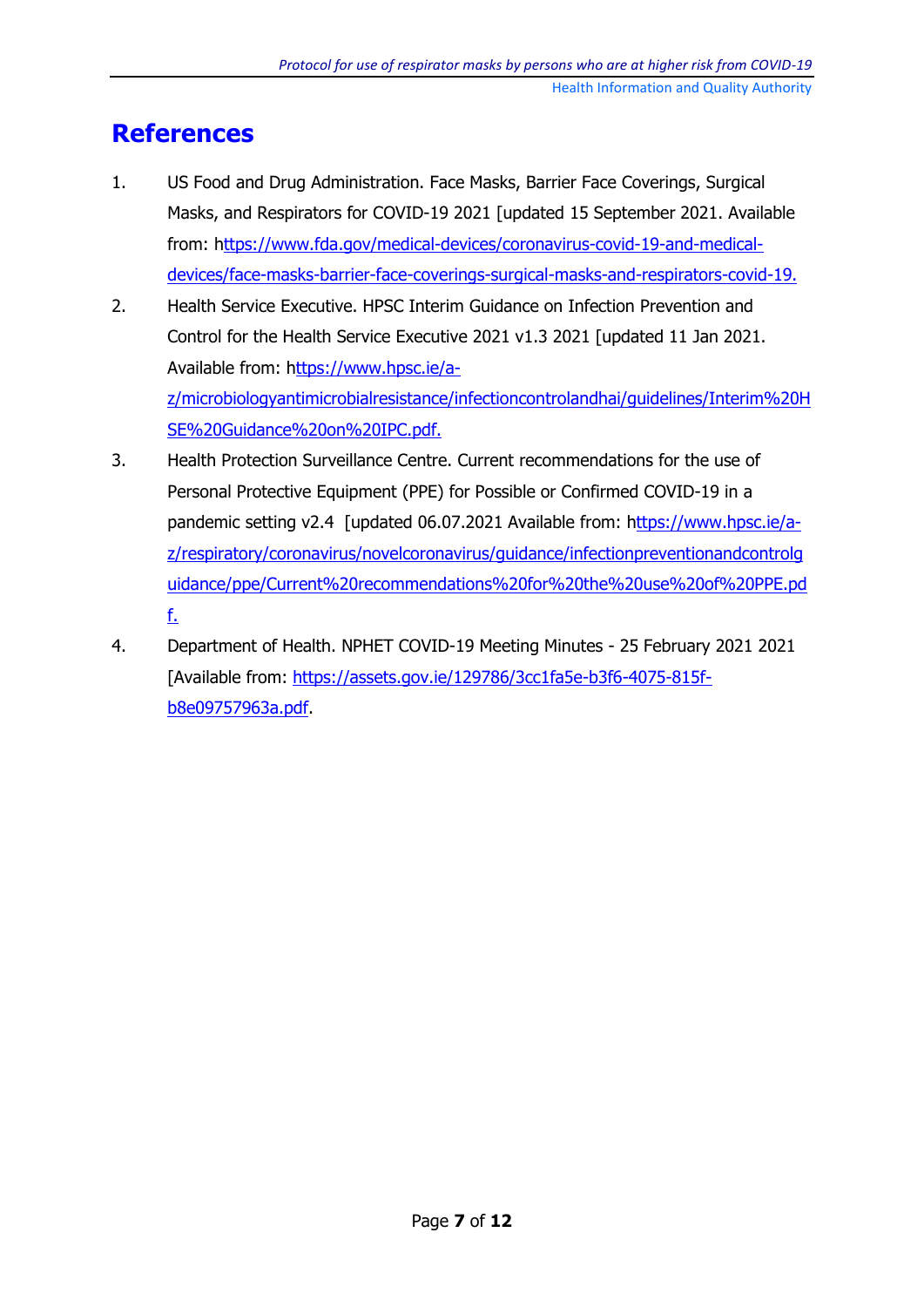## **Appendix A: List of countries and associated resources searched**

#### **EU/EEA countries**

- **Austria** 
	- o <https://www.sozialministerium.at/en.html>
	- o <https://metropole.at/coronavirus-updates-in-english/>
- **Belgium** 
	- o <https://www.info-coronavirus.be/en/faq/>
	- o <https://www.info-coronavirus.be/en/covid/>
	- o <https://www.info-coronavirus.be/en/>
- Czech Republic
	- o [https://www.vlada.cz/en/media-centrum/aktualne/measures-adopted](https://www.vlada.cz/en/media-centrum/aktualne/measures-adopted-by-the-czech-government-against-coronavirus-180545/)[by-the-czech-government-against-coronavirus-180545/](https://www.vlada.cz/en/media-centrum/aktualne/measures-adopted-by-the-czech-government-against-coronavirus-180545/)
- **Denmark** 
	- o <https://coronasmitte.dk/en>
	- o <https://coronasmitte.dk/en/rules-and-regulations>
	- o <https://coronasmitte.dk/en/overview>
- $\blacksquare$  Finland
	- o <https://stm.fi/en/frontpage>
	- o <https://thl.fi/en/web/thlfi-en>
- **France** 
	- o <https://www.gouvernement.fr/info-coronavirus>
- Germany
	- o <https://www.bundesregierung.de/breg-en>
- $G$ reece
	- o <https://www.moh.gov.gr/>
	- o <https://eody.gov.gr/en/category/covid-19-en/>
- **Hungary** 
	- o [https://www.nnk.gov.hu/index.php/jarvanyugyi-es-infekciokontroll](https://www.nnk.gov.hu/index.php/jarvanyugyi-es-infekciokontroll-foosztaly/lakossagi-tajekoztatok/koronavirus)[foosztaly/lakossagi-tajekoztatok/koronavirus](https://www.nnk.gov.hu/index.php/jarvanyugyi-es-infekciokontroll-foosztaly/lakossagi-tajekoztatok/koronavirus)
- Ireland
	- o <https://www.gov.ie/en/>
	- o [https://www.gov.ie/en/publication/e5175-resilience-and-recovery-](https://www.gov.ie/en/publication/e5175-resilience-and-recovery-2020-2021-plan-for-living-with-covid-19/)[2020-2021-plan-for-living-with-covid-19/](https://www.gov.ie/en/publication/e5175-resilience-and-recovery-2020-2021-plan-for-living-with-covid-19/)
	- o [https://www.gov.ie/en/campaigns/resilience-recovery-2020-2021-plan](https://www.gov.ie/en/campaigns/resilience-recovery-2020-2021-plan-for-living-with-covid-19/)[for-living-with-covid-19/](https://www.gov.ie/en/campaigns/resilience-recovery-2020-2021-plan-for-living-with-covid-19/)
- Italy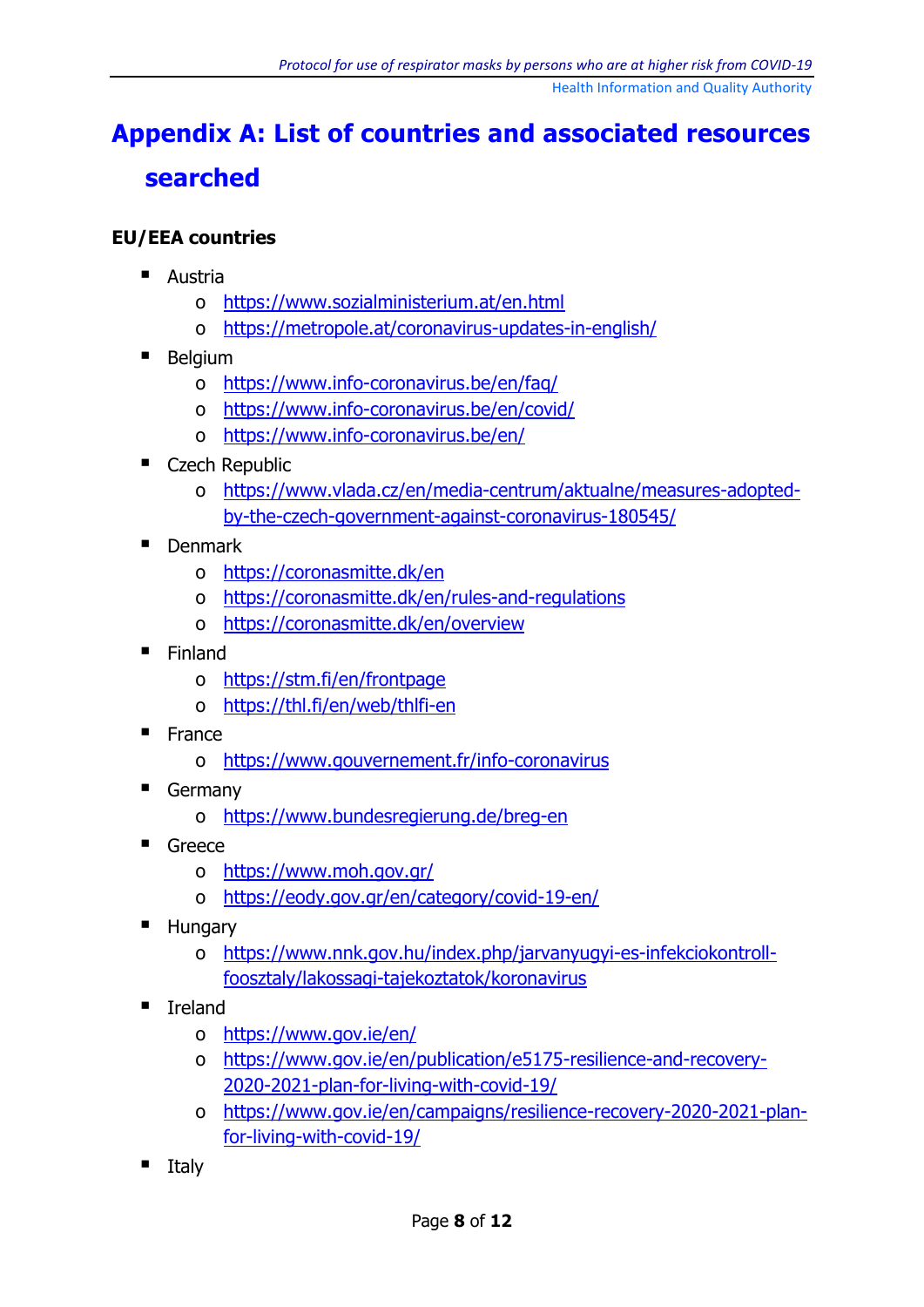- o [http://www.salute.gov.it/portale/nuovocoronavirus/dettaglioFaqNuovo](http://www.salute.gov.it/portale/nuovocoronavirus/dettaglioFaqNuovoCoronavirus.jsp?lingua=english&id=230#11) [Coronavirus.jsp?lingua=english&id=230#11](http://www.salute.gov.it/portale/nuovocoronavirus/dettaglioFaqNuovoCoronavirus.jsp?lingua=english&id=230#11)
- Malta
	- o [https://deputyprimeminister.gov.mt/en/health-promotion/covid-](https://deputyprimeminister.gov.mt/en/health-promotion/covid-19/Pages/landing-page.aspx)[19/Pages/landing-page.aspx](https://deputyprimeminister.gov.mt/en/health-promotion/covid-19/Pages/landing-page.aspx)
- **Netherlands** 
	- o <https://www.government.nl/topics/coronavirus-covid-19>
- **Norway** 
	- o <https://stm.fi/en/frontpage>
	- o <https://www.fhi.no/sv/smittsomme-sykdommer/corona/>
- Poland
	- o <https://www.gov.pl/web/coronavirus>
- **Portugal** 
	- o <https://covid19estamoson.gov.pt/>
	- o <https://www.visitportugal.com/en/node/421175>
- Slovakia
	- o <https://www.health.gov.sk/Clanky?tlacove-spravy>
- Spain
	- o <https://english.elpais.com/news/society/>
	- o <https://www.lamoncloa.gob.es/lang/en/Paginas/index.aspx>
	- o <http://www.exteriores.gob.es/Portal/es/Paginas/inicio.aspx>
- Sweden
	- o [https://www.government.se/government-policy/the-governments](https://www.government.se/government-policy/the-governments-work-in-response-to-the-virus-responsible-for-covid-19/)[work-in-response-to-the-virus-responsible-for-covid-19/](https://www.government.se/government-policy/the-governments-work-in-response-to-the-virus-responsible-for-covid-19/)
	- o [https://www.folkhalsomyndigheten.se/smittskydd](https://www.folkhalsomyndigheten.se/smittskydd-beredskap/utbrott/aktuella-utbrott/covid-19/)[beredskap/utbrott/aktuella-utbrott/covid-19/](https://www.folkhalsomyndigheten.se/smittskydd-beredskap/utbrott/aktuella-utbrott/covid-19/)
	- o <https://www.krisinformation.se/>

#### **Non-EU/EEA and UK countries**

- **England** 
	- o <https://www.gov.uk/coronavirus>
	- o [https://www.gov.uk/guidance/new-national-restrictions-from-5](https://www.gov.uk/guidance/new-national-restrictions-from-5-november) [november](https://www.gov.uk/guidance/new-national-restrictions-from-5-november)
	- o [https://www.gov.uk/government/publications/coronavirus-outbreak](https://www.gov.uk/government/publications/coronavirus-outbreak-faqs-what-you-can-and-cant-do/coronavirus-outbreak-faqs-what-you-can-and-cant-do)[faqs-what-you-can-and-cant-do/coronavirus-outbreak-faqs-what-you](https://www.gov.uk/government/publications/coronavirus-outbreak-faqs-what-you-can-and-cant-do/coronavirus-outbreak-faqs-what-you-can-and-cant-do)[can-and-cant-do](https://www.gov.uk/government/publications/coronavirus-outbreak-faqs-what-you-can-and-cant-do/coronavirus-outbreak-faqs-what-you-can-and-cant-do)
- Northern Ireland
	- o <https://www.nidirect.gov.uk/campaigns/coronavirus-covid-19>
	- o [https://www.nidirect.gov.uk/articles/coronavirus-covid-19-regulations](https://www.nidirect.gov.uk/articles/coronavirus-covid-19-regulations-guidance-what-restrictions-mean-you)[guidance-what-restrictions-mean-you](https://www.nidirect.gov.uk/articles/coronavirus-covid-19-regulations-guidance-what-restrictions-mean-you)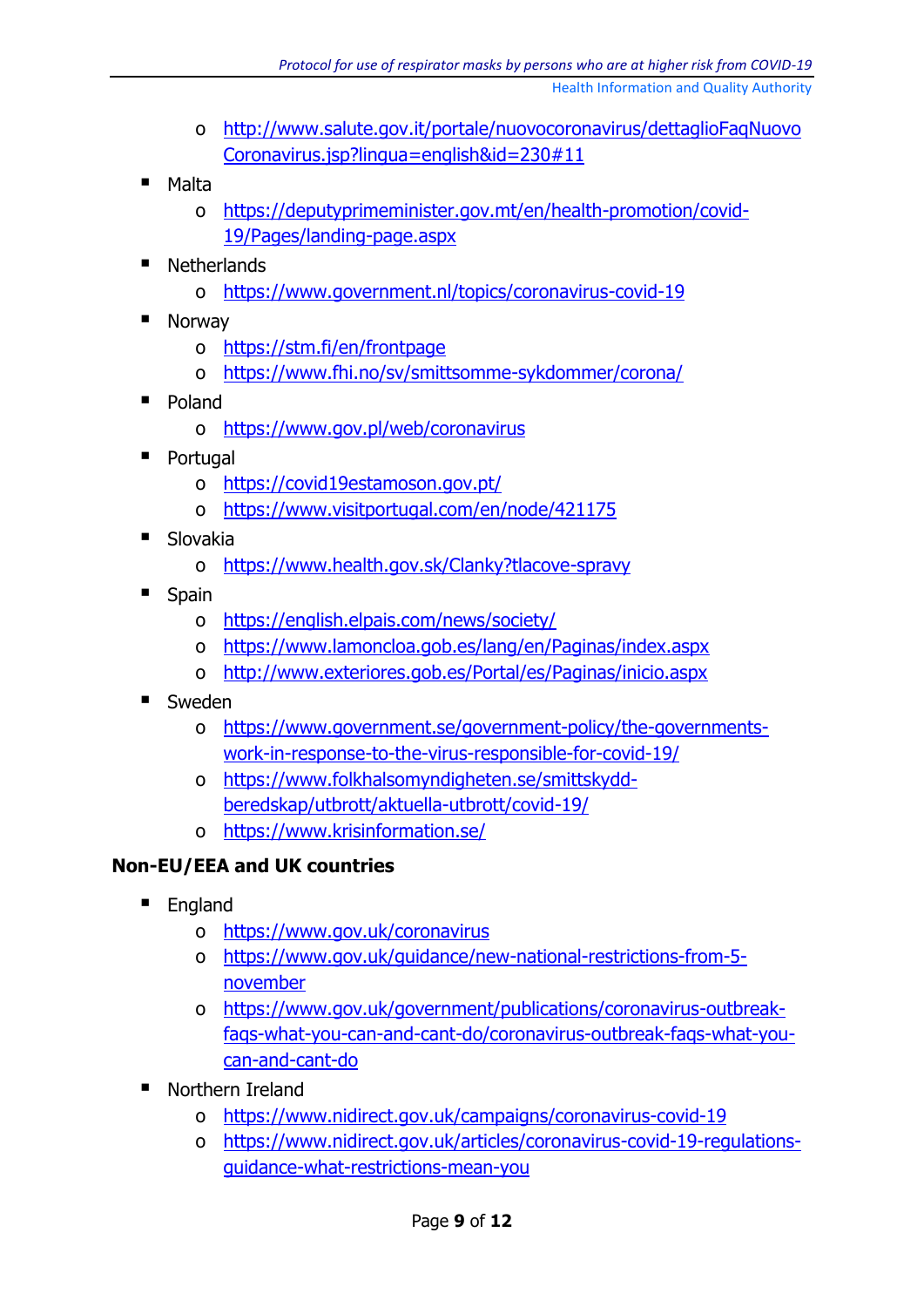- Scotland
	- o <https://www.gov.scot/>
	- o <https://www.gov.scot/coronavirus-covid-19/>
	- o <https://www.gov.scot/collections/coronavirus-covid-19-guidance/>
- Wales
	- o <https://gov.wales/coronavirus>
	- o <https://gov.wales/coronavirus-firebreak-frequently-asked-questions>
- Hong Kong
	- o <https://www.chp.gov.hk/en/healthtopics/content/24/102466.html>
- **I**srael
	- o [https://www.gov.il/en/Departments/Guides/ramzor-cites](https://www.gov.il/en/Departments/Guides/ramzor-cites-guidelines?chapterIndex=1)[guidelines?chapterIndex=1](https://www.gov.il/en/Departments/Guides/ramzor-cites-guidelines?chapterIndex=1)
- Japan
	- o <https://www.mhlw.go.jp/stf/covid-19/mask.html>
- **Switzerland** 
	- o [https://www.bag.admin.ch/bag/en/home/das](https://www.bag.admin.ch/bag/en/home/das-bag/aktuell/medienmitteilungen.html?dyn_startDate=01.01.2016)[bag/aktuell/medienmitteilungen.html?dyn\\_startDate=01.01.2016](https://www.bag.admin.ch/bag/en/home/das-bag/aktuell/medienmitteilungen.html?dyn_startDate=01.01.2016)
- $\blacksquare$  Taiwan
	- o [https://www.cdc.gov.tw/En/Bulletin/Detail/8OPsSOdaLyYs5xknjevufw?t](https://www.cdc.gov.tw/En/Bulletin/Detail/8OPsSOdaLyYs5xknjevufw?typeid=158) [ypeid=158](https://www.cdc.gov.tw/En/Bulletin/Detail/8OPsSOdaLyYs5xknjevufw?typeid=158)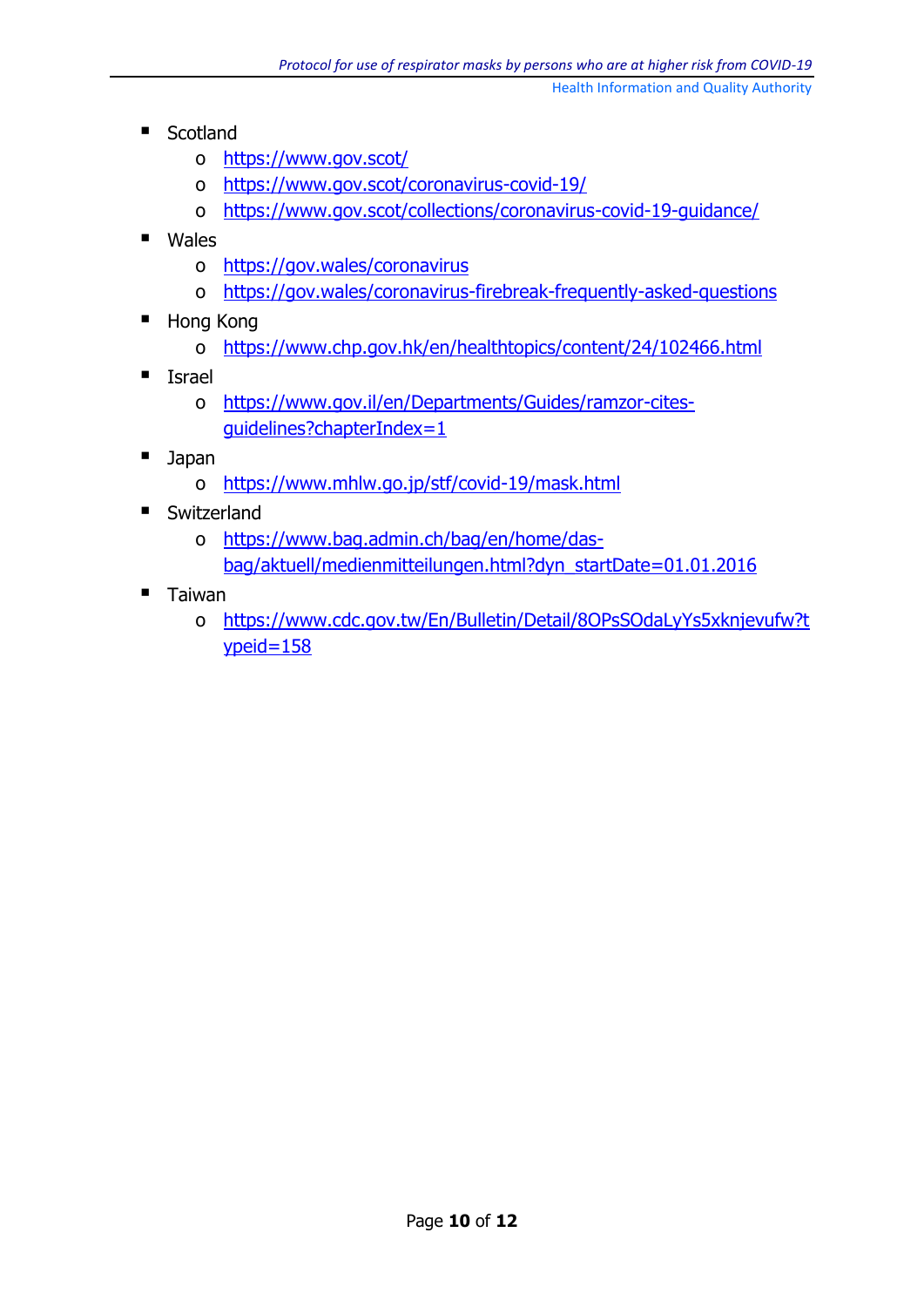### **Appendix B: Data extraction table for review of international recommendations**

Table 1: Data extraction table for review of international recommendations

| <b>Country</b>                | <b>Recommendations for</b><br>$\parallel$ high risk individuals and $\parallel$<br>the general public<br>regarding the use of<br>respirator masks | <b>Previous advice</b> | <b>Information</b><br>on use and<br>reuse of mask | <b>Type of face mask</b> |                    | <b>Considerations</b>      | <b>Supports</b>                           | <b>Evidence base</b> |
|-------------------------------|---------------------------------------------------------------------------------------------------------------------------------------------------|------------------------|---------------------------------------------------|--------------------------|--------------------|----------------------------|-------------------------------------------|----------------------|
| <b>Endorsing</b><br>authority |                                                                                                                                                   |                        |                                                   | <b>Adult</b>             | Child <sup>1</sup> | relating to<br><b>VoCs</b> | available to<br>enable mask<br><b>use</b> |                      |
|                               |                                                                                                                                                   |                        |                                                   |                          |                    |                            |                                           |                      |